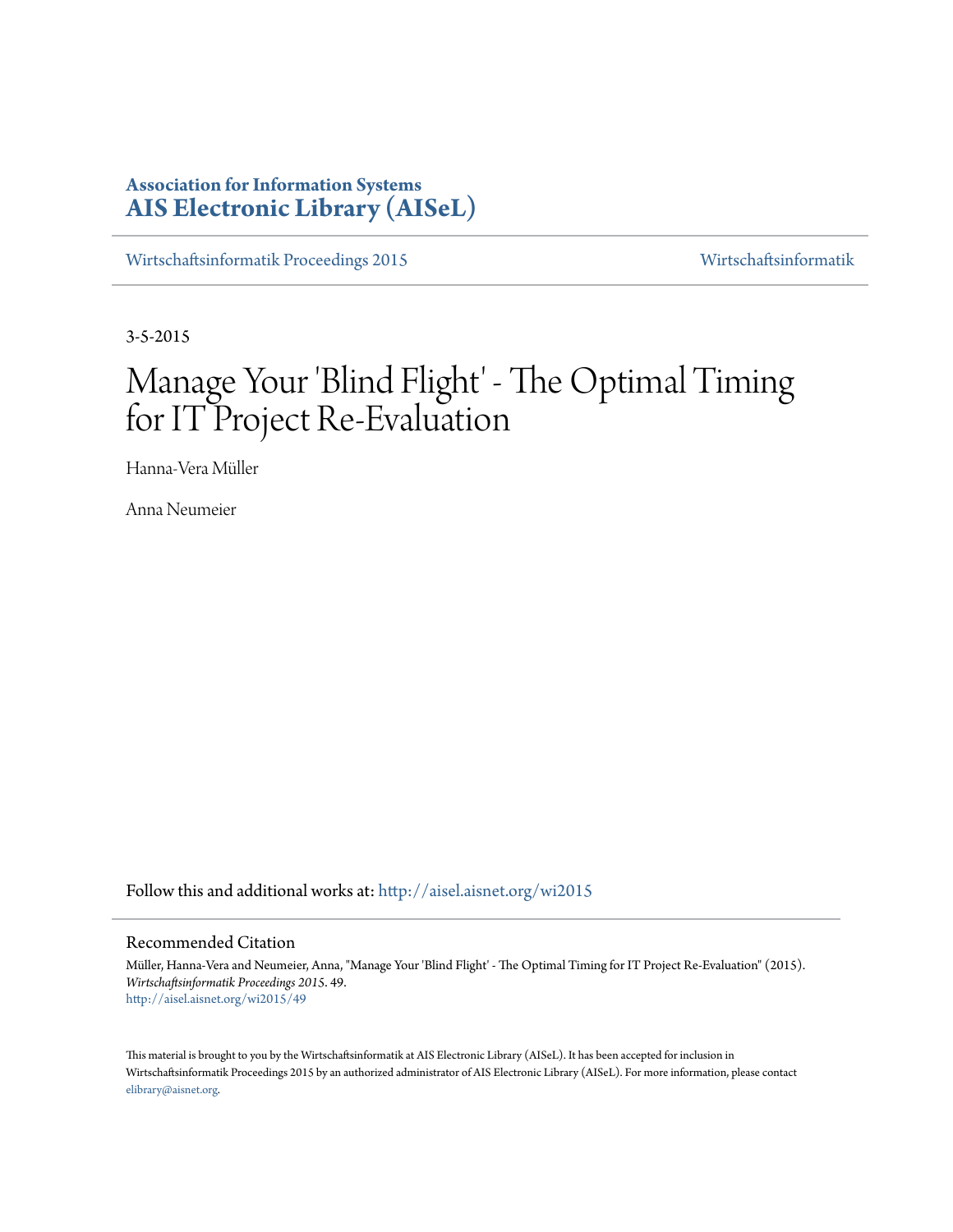# **Manage Your 'Blind Flight' – The Optimal Timing for IT Project Re-Evaluation**

Hanna-Vera Müller<sup>1</sup> and Anna Neumeier<sup>1</sup>

<sup>1</sup> FIM Research Center, University of Augsburg, Augsburg, Germany [hmueller@amf-fn.de](mailto:hmueller@amf-fn.de) anna.neumeier@fim-rc.de

**Abstract.** As the value of an IT project can change over time, management is in "blind flight" about the state of the project until the project has been re-evaluated. As each evaluation causes costs, continuous evaluation is economically unreasonable. Nevertheless, the "blind flight" should not take too long, because the project value can considerably deviate from its initial estimation and high losses can occur. To trade off costs of re-evaluation and potential loss of project value, this paper will elaborate upon an economic model that is able to determine the optimal time until re-evaluation considering the risky cash flows of a project. Based on a simulation, we find that it makes good economic sense to optimize the interval of re-evaluation. Therefore, companies are able to avoid financial loss caused by evaluating too early as well as hazarding project value caused by evaluating too late.

**Keywords:** IT project evaluation, risky cash flows, re-evaluation interval

# **1 Introduction**

According to a study from the University of Oxford, one out of six IT projects turns out to exceed the planned cost by 200%, and the planned time by 70% [12]. The failure of IT projects with high initial investment and huge cost overrun usually do not only force top managers to resign, but can also cause devastating problems or even business failure to a company [12]. Management should therefore aim at avoiding project failure by devising capable project management means.

In today's management processes, usually IT projects are only evaluated monetarily before the project start in an effort to decide about investment alternatives. Possible changes affecting the project's cash flows are often not considered. As the project's cash flows are influenced by a dynamic environment, the cash flows are risky and the project value can change over time. If no re-evaluation is conducted later on, the initial evaluation is followed by a "blind flight", during which management does not know about the current state of the project [6]. During this "blind flight", possible changes within a project or in the project's environment can cause major problems without being recognized. Therefore, a high deviation of the project value from its planned value can occur, resulting in high losses. If the "blind flight" continues, the possible deviation of the initially estimated value increases, as does the potential loss. To consider the changing circumstances and requirements that influence the risky cash flows of a project, and

<sup>12&</sup>lt;sup>th</sup> International Conference on Wirtschaftsinformatik,

March 4-6 2015, Osnabrück, Germany

Müller, H.; Neumeier, A. (2015): Manage Your 'Blind Flight' - The Optimal Timing for IT Project Re-Evaluation, in: Thomas. O.; Teuteberg, F. (Hrsg.): Proceedings der 12. Internationalen Tagung Wirtschaftsinformatik (WI 2015), Osnabrück, S. 722-736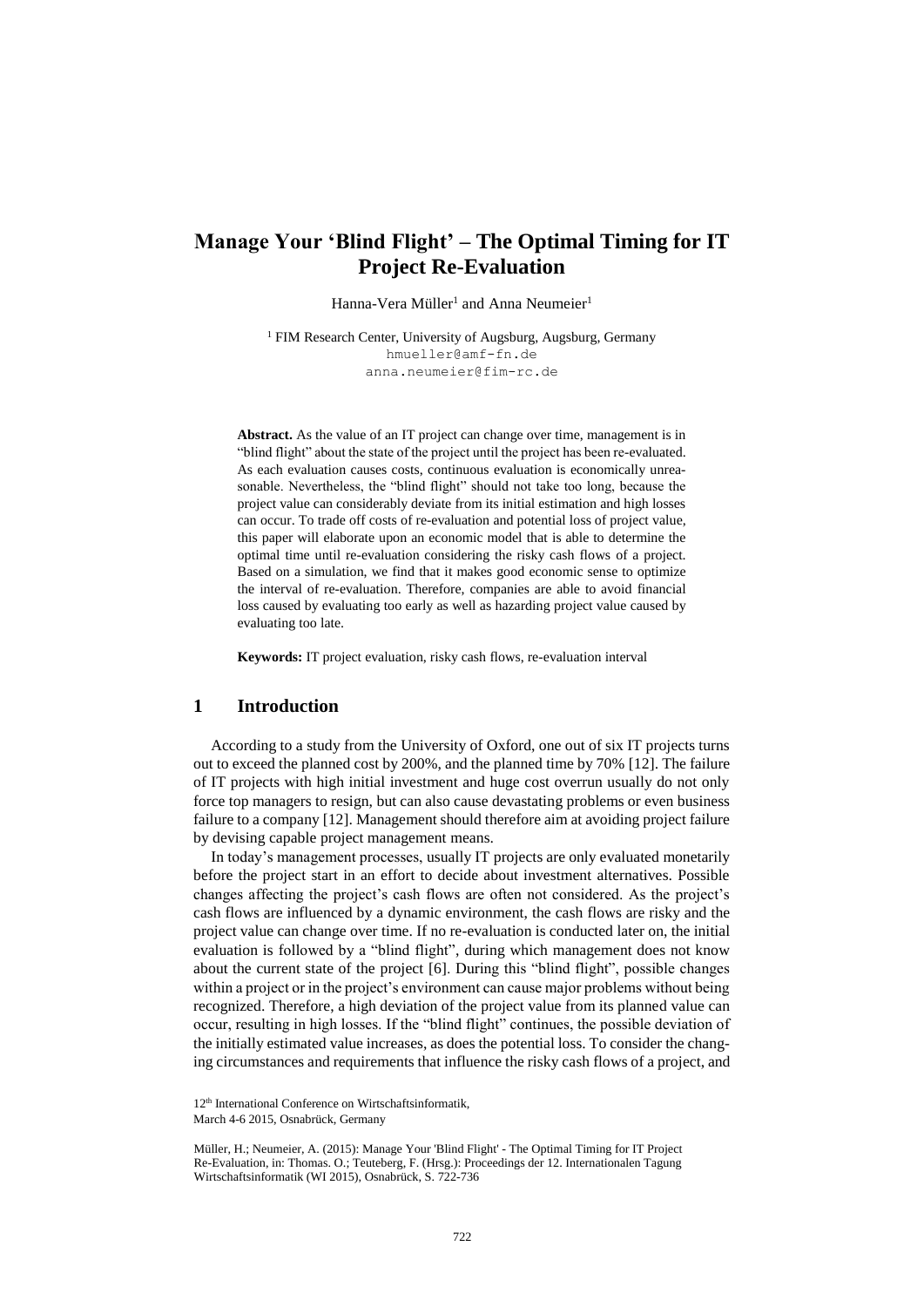thus to recognize changes and problems earlier, management should re-evaluate an IT project during its runtime from a risky cash flow-based point of view [24].

From this perspective, one might conclude that management should continuously evaluate an IT project without accepting any "blind flight". But as each re-evaluation consumes time and money, it is economically unreasonable to continuously evaluate a project. Management should accept a certain "blind flight" phase to conserve the financial resources of a company. But the "blind flight" phase should be limited. If it is not, the project value can deviate significantly from its initial estimation and the project's value gets out of control. Thus, management faces a trade-off between financial loss caused by evaluating too early and hazarded project value caused by evaluating too late.

Existing frameworks usually do not take into account the risky cash flow-based project value in order to determine the point in time for re-evaluation. Therefore, the monetary development of the project is not considered by these procedures, and the project cannot be evaluated according to value-oriented principles. Therefore, the optimal time until re-evaluation from an economic point of view should be determined. In this point in time, there is a balance between financial loss caused by evaluating too early and hazarded project value caused by evaluating too late.

To generate further insights, the aim of this contribution is to develop a formal-deductive economic model to provide an understanding of the importance of determining the optimal time until re-evaluation in IT project management. Therefore, we extend existing IT project management methods by considering risky cash flows for the optimization of the re-evaluation interval. To the best of our knowledge, there are no scientific papers addressing this question, yet.

Following a brief review of the essential literature, we develop an economic model that allows for a quantitative determination of the optimal time until re-evaluation subject to simplifying assumptions. Furthermore, we show that a better decision regarding the point in time of re-evaluation can be achieved by using the model. To conclude we summarize our results and address practical implications, and limitations, as well as possible areas of future research.

# **2 Literature Overview**

An IT project should be managed as efficiently as possible [23]. For this purpose, it is monitored and controlled, and the value of the IT project is determined [28]. Willcocks [29] defines project evaluation as "establishing, by quantitative and/or qualitative means, the worth of IS to the organization". Generally, there are several main objectives of evaluation. First, if projects are evaluated before the project start, multiple projects can be compared, and the organization can choose the most beneficial one [15]. Second, evaluation enables controlling and management of an IT project. Performance and the deviation from the planned project value can be regularly observed, allowing management to consider corrective actions early on in the project [23]. Thus, the effective utilization of the organization's financial resources can be ensured, and good returns can be achieved. Third, by comparing ex post achieved results to ex ante planned values,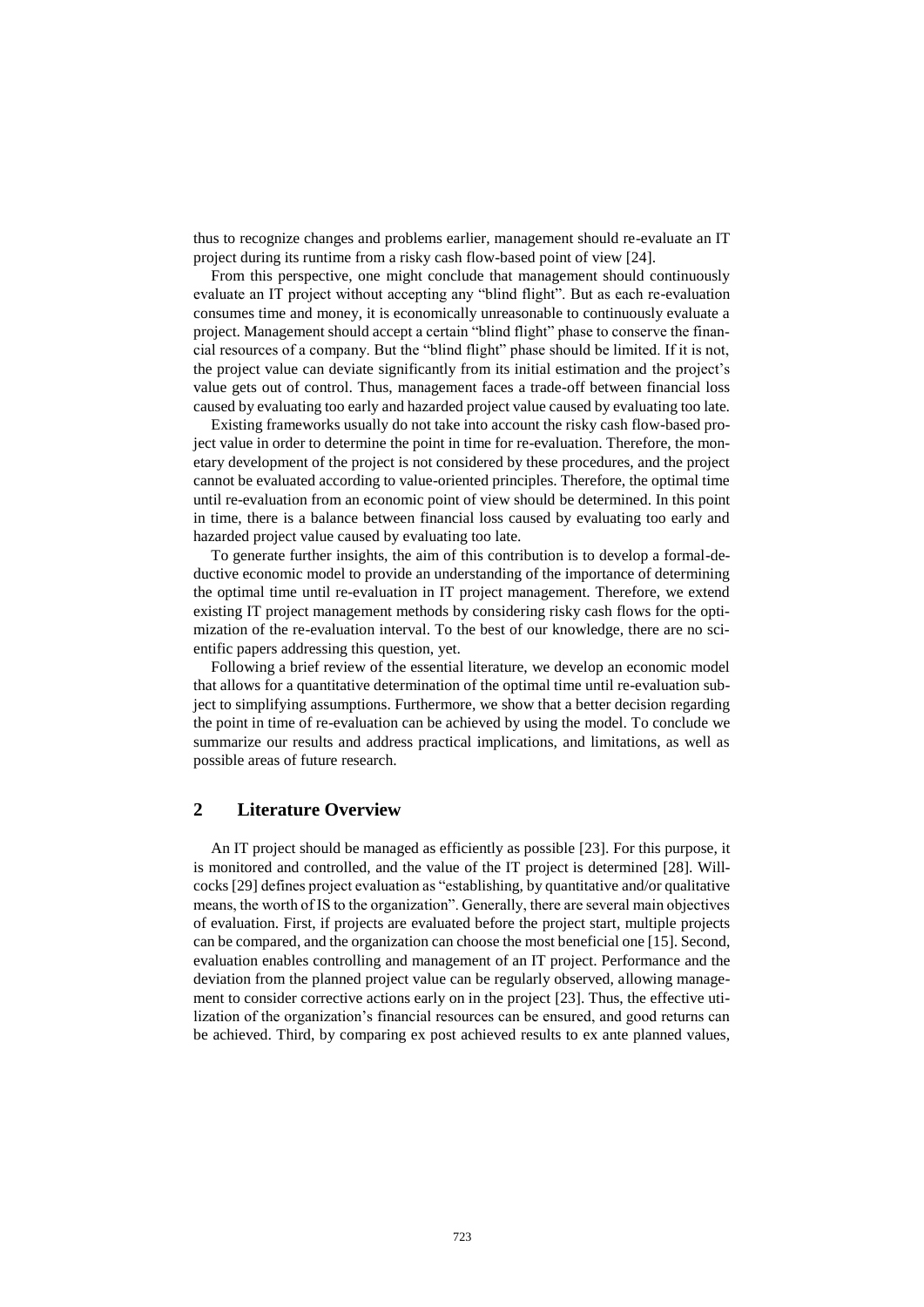the company is able to analyze mistakes as well as achievements, and can thus apply this information to future projects [6], [10], [11], [24].

To implement these objectives, literature offers a wide range of evaluation methods. According to Beer et al. [4] an integrated method for evaluation that considers costs, benefits, risks and interdependencies should be used. In order to consider those factors monetarily, Beer et al. [4] developed a practically applicable, integrated approach which focuses exclusively on point in time evaluation. However, Beer et al. [4] state that an integrated method for evaluation should comprise the entire lifecycle of an IT project. Thus, an IT project should be evaluated before it starts (ex ante), during its runtime (ex nunc) and after it ends (ex post) [16].

Ex ante and ex post evaluation alone might not be sufficient for successful IT project management because they do not consider possible changes during the course of a project [24]. As changes in a project's environment can unfavorably affect its successful completion [9], they should be managed [17]. Without proper controlling and management of those changes, an IT project can be subject to failure, or may have to be abandoned [9]. Since each re-evaluation provides additional information, re-evaluation during the course of a project is increasingly considered an opportunity to reduce causes of failure and might thus improve decision-making [8], [24]. Being aware of the current state of a project, a project manager has a chance to successfully turn around, or sensibly abandon an IT project [21]. Furthermore, early warning signs that indicate problems can be identified long before project failure. Thus, the deviation of the project value can be detected early, and management can then decide more quickly whether and which corrective actions they want to take [9], [17]. In contrast, if the project is not monitored over time, management is oblivious to the project's state. To prevent this, IT project evaluation over time is required [5], [16], [19], [24].

In practice, evaluation is usually conducted by a detailed cost valuation while risks, interdependencies and benefits are oftentimes neglected [6]. Furthermore, formal evaluation methods are rarely used by practitioners. One of the major reasons is that the practical application of formal methods is difficult. The identification and quantification of relevant costs and benefits of an IT project are especially challenging tasks [1], [4], [26]. Thus, organizations may consider such evaluations to be difficult and costly, and may thus refrain from implementation [20]. Another reason may be that managers do not understand the importance and economic potential of the evaluation [25]. Furthermore, lack of time, management support and organizational structure can hinder formal evaluation [3]. Another problem might be that formal evaluation methods oftentimes focus solely on ex ante situations and do not make a statement about at what point in time management should re-evaluate an IT project. A missing understanding about when to evaluate an IT project appears to be a central issue for managers [16], [24]. In literature few statements about the point in time of re-evaluation can be found. If addressed at all, predetermined review intervals are suggested [9], [18].

Most procedures like for example PRINCE2 do not regard the cash flow-based value of an IT project. Thus, the risk that the initial project value changes over time and that losses due to too early or too late re-evaluation may occur is not addressed. The longer a project is not re-evaluated the higher the probability that the project value will deviate substantially from its initial value. This deviation influences the project performance as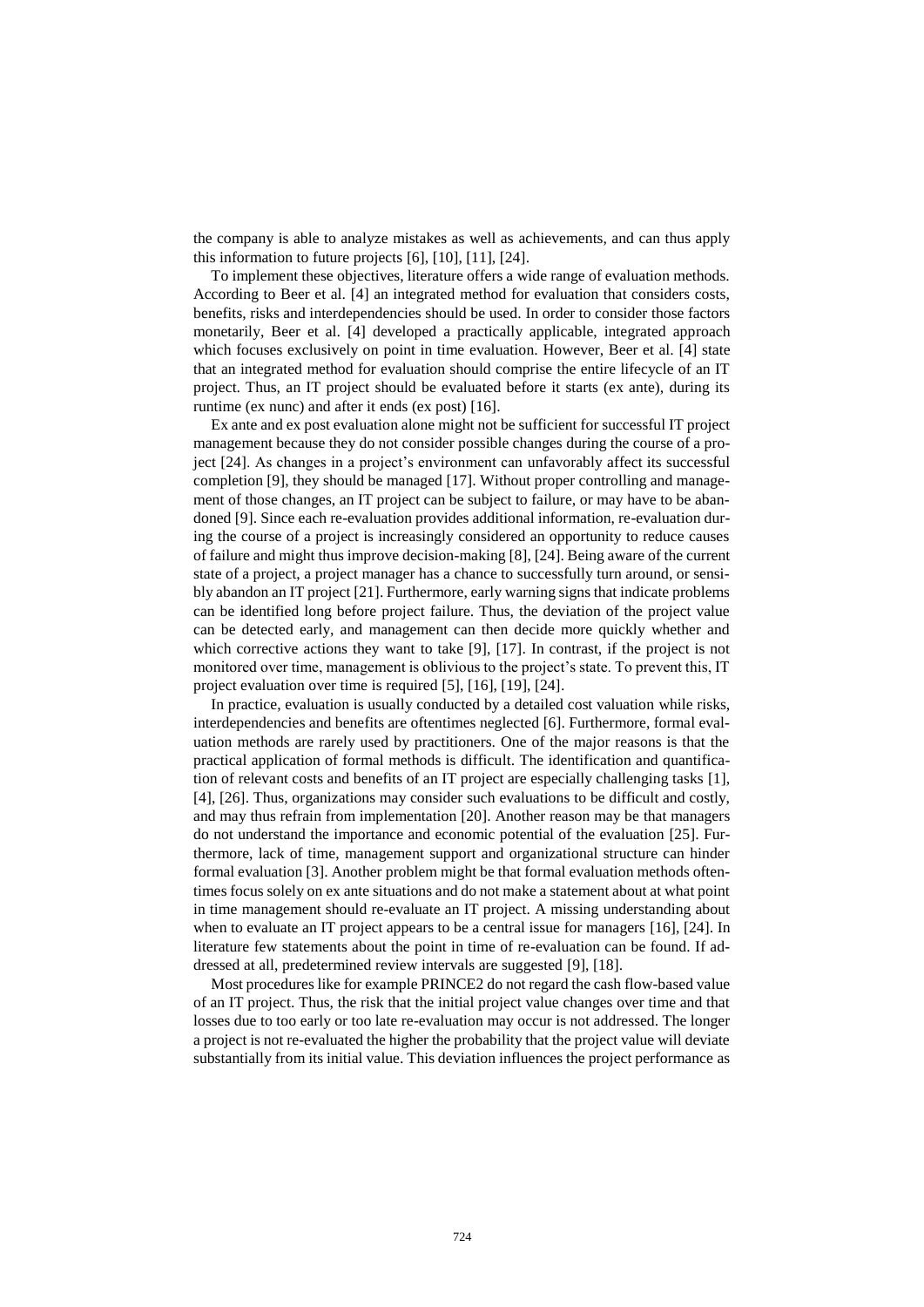costs and low returns might occur. To take these consequences into account, risky cash flows should be considered.

The procedures of literature and practice mentioned above might not be in line with value-oriented principles, because they do not monitor the value contribution of a project. They deliver a point in time for re-evaluation that does not regard the development and the risk exposure of the project during its runtime. Thus, the project might either be re-evaluated too early, when the project value did not essentially deviate from its initial value, or too late, when the project value already strongly deviated from the initial estimation. On the one hand, the project might be re-evaluated at a point in time where the probability that the project value considerably changed is low. Thus, re-evaluation might not have been necessary from a cash flow-based perspective. Since reevaluation utilizes money and time, each re-evaluation consumes value. If the project is re-evaluated too early, the company's resources are unnecessarily spent. Thus, it is economically reasonable to accept a certain "blind flight" phase to hold down the costs of re-evaluation. On the other hand, if the IT project is re-evaluated too late, the "blind flight" phase may continue too long and major issues that might appear during the "blind flight" may be discovered too late. Thus, the project value can considerably deviate from its initial estimation without being recognized, and management cannot take corrective actions. In this case, management hazards project value and high losses may occur. Since both too early and too late re-evaluation could potentially consume value, we admit that the establishment of a predetermined review interval that does not regard the risky cash flows of an IT project might not be a reasonable approach. Therefore, we want to extend project evaluation by considering the risky cash flows that picture the deviation of the project value from its initial estimation. Thus, we determine the optimal time until re-evaluation that ensures that the project is neither re-evaluated too early nor too late. For this purpose the following research question is discussed in this article:

*Research Question: What is the optimal time until re-evaluation for an IT project based on risky cash flows?*

## **3 Determination of the Optimal Time until Re-Evaluation**

As a first step to answer this research question, we provide an economic model that is able to determine the optimal time until re-evaluation of an IT project for one period, considering risky cash flows. It enables the determination of how long the "blind flight" is acceptable until the next re-evaluation is necessary.

#### **3.1 Setting**

IT projects are executed in a dynamic environment. Thus, their value can change over time. On the one hand, anticipated changes of an IT project's circumstances occur during its runtime. Thus, the company knows that the project value can deviate from its initial estimation. However, the company does neither know how circumstances vary, nor which impact the changing circumstances might have on the IT project. On the other hand, highly unlikely and completely unexpected events with a possible impact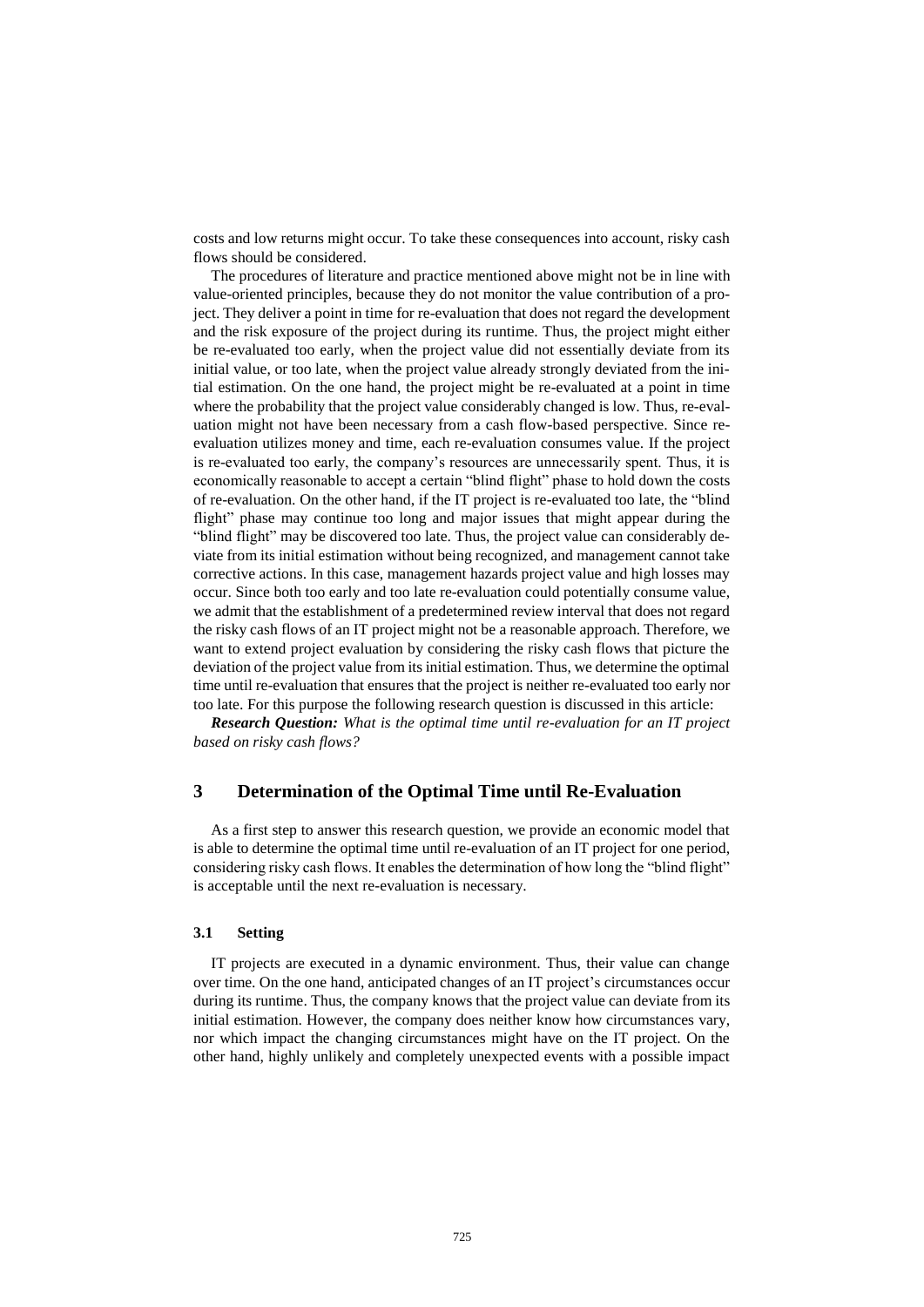on the IT project can arise, such as natural or economic disasters. The company is not able to anticipate these kinds of events. As completely unexpected events require different treatment than anticipated changes, we only consider anticipated changes, while very unlikely and completely unexpected events are excluded from contemplation. If an unforeseen event occurs, a non-scheduled re-evaluation becomes necessary.

In the following section, we focus on a situation in which a company wishes to determine the optimal time until re-evaluation for a given IT project, considering anticipated changes. Therefore, we determine the time interval during which the project value is unlikely to undercut a threshold that is defined by management.

To determine the monetary project value, different approaches like Earned Value Management Method [2], Net Present Value (NPV) [14], [30] or the Real Options Theory [27] can be taken into account. As the NPV is oftentimes used in practice and literature, in the following we use the expected NPV.

By considering cash flows, the project's NPV discounted to project start can be calculated. They contain estimated payouts and incomes that can occur during the entire course of the IT project. As all past and future cash flows are taken into account, the NPV refers to the entire project progression, and the deviation of the actual project value from the planned value can be observed. By using the NPV, the project value stays comparable during its entire runtime, and thus performance can be measured monetarily. As the project value especially of very long and complicated projects is influenced by a variety of different factors, the cash flows are uncertain. Figure 1 illustrates four possible sample paths of the project's NPV. Starting from the NPV at a certain point in time, the value can follow any of the given, or any other sample path.



**Fig. 1.** Development of the Project Value over Time

Risk is depicted by the standard deviation. As positive and negative deviations do not meet the expected project value this two-sided risk measure is able to reflect reality. While the negative deviation obviously results in less project value for the company, a positive deviation is not desired as well. As resources are supposed to be deployed efficiently freed up resources can be allocated to other projects and improve the efficiency of the overall project portfolio. One sided risk measures like the expected shortfall or the Value at Risk do not reflect this characteristic.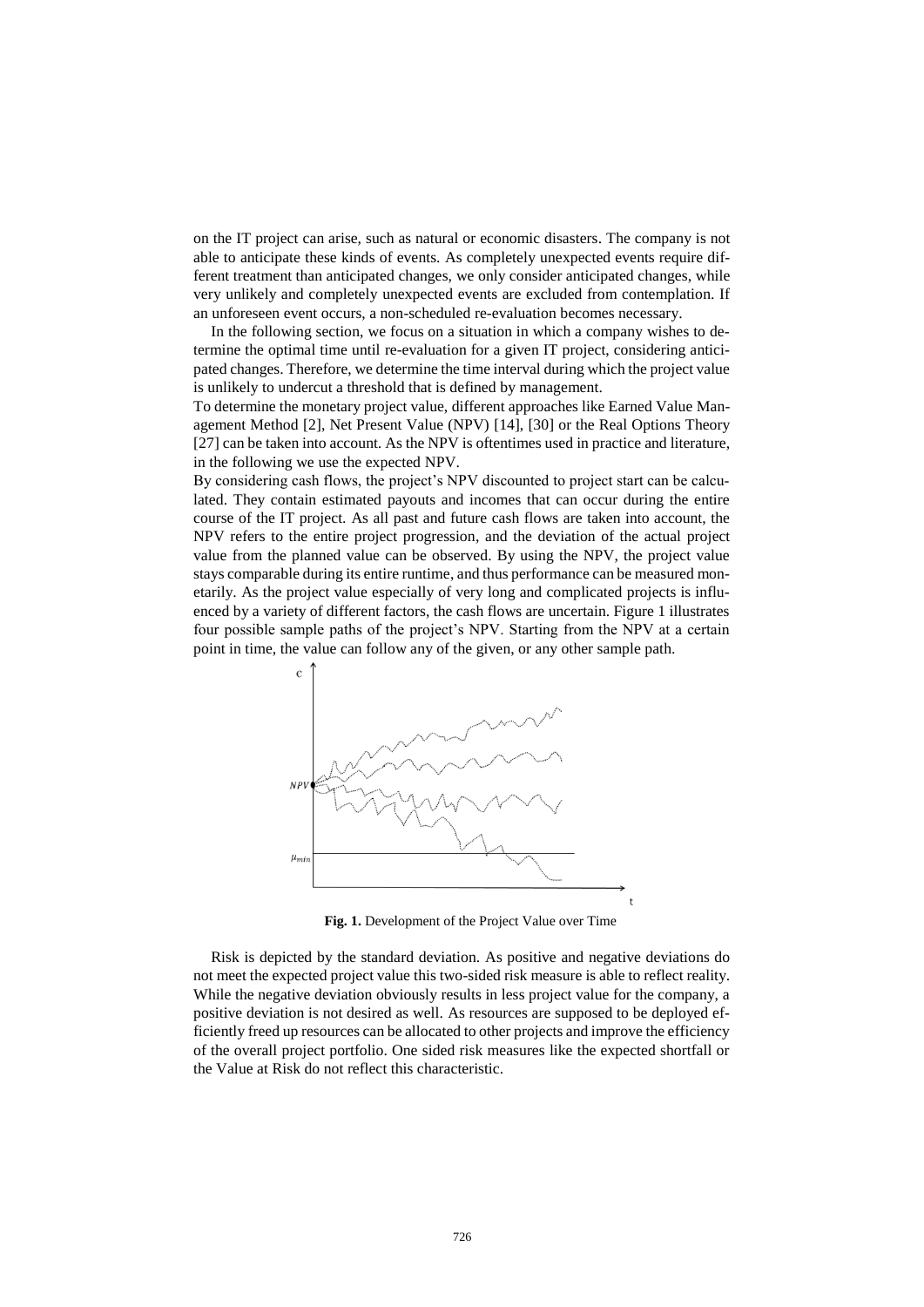Furthermore, figure 1 shows the threshold for the project  $\mu_{min}$ . In order to manage the project in a good way, a threshold that is not supposed to be undercut should be defined before the project starts. Thus, management claims that the project value has to exceed a pre-defined project value. If this value is undercut, the project can be regarded as failed. In this model, the threshold is represented by a certain NPV  $\mu_{min}$ . On the basis of investment theory, the smallest acceptable NPV for an investment is zero. A project with a NPV that is greater than zero can cause a positive value contribution, and thus it is aspired by the company. In contrast to that,  $\mu_{min}$  here represents the expectations of the management towards the IT project, and thus can attain any value.

 $\mu_{min}$  can also be used for damage control. If the project has to be implemented for example for regulatory reasons, the project might be accepted even though it has a negative NPV. In this case,  $\mu_{min}$  represents the bottom line above which damage caused by the IT project is tolerated. Thus,  $\mu_{min}$  can also be negative. Generally, management wants to be informed if  $\mu_{min}$  is undercut so that corrective actions can be taken in an effort to avoid higher losses.

#### **3.2 Assumptions**

Since the NPV of an IT project is comprised of uncertain cash flows, the NPV is uncertain. Because circumstances and requirements of the project change with time, the project's NPV might change as demonstrated in figure 1. Thus, the changing project value can be depicted by a stochastic process.

*Assumption 1: The IT project's NPV follows an arithmetic Brownian motion.*

An arithmetic Brownian motion is a special kind of stochastic process. Especially long term projects with a large and complicated scope can be depicted this way as they are influenced by many different factors that might behave like they change randomly. This behavior is depicted by an arithmetic Brownian motion. To assume an arithmetic Brownian motion, however, three requirements have to be fulfilled [7].

First, the probability distribution of the future values of the stochastic process only depends on its current value, and is not influenced by the past, or by any other information. As all available information about the state of the IT project is considered when determining the actual project value, no other factors influence this value. Thus, the probability distribution for the future value of the IT project can be determined, if the current project value is known.

Second, independent increments exist in the arithmetic Brownian motion. "This means that the probability distribution for the change in the process over any time interval is independent of any other (nonoverlapping) time interval" [7]. Due to the variety of factors influencing the development of an IT project, for reasons of simplification, we assume that the probability for the changes in the project value is independent of past and future changes.

Third, changes in the stochastic process are (a) normally distributed and (b) the variance increases linearly over time.

(a) requires the change of an IT project's NPV to be normally distributed. As this change is a linear transformation of the NPV itself, the IT project's NPV also has to be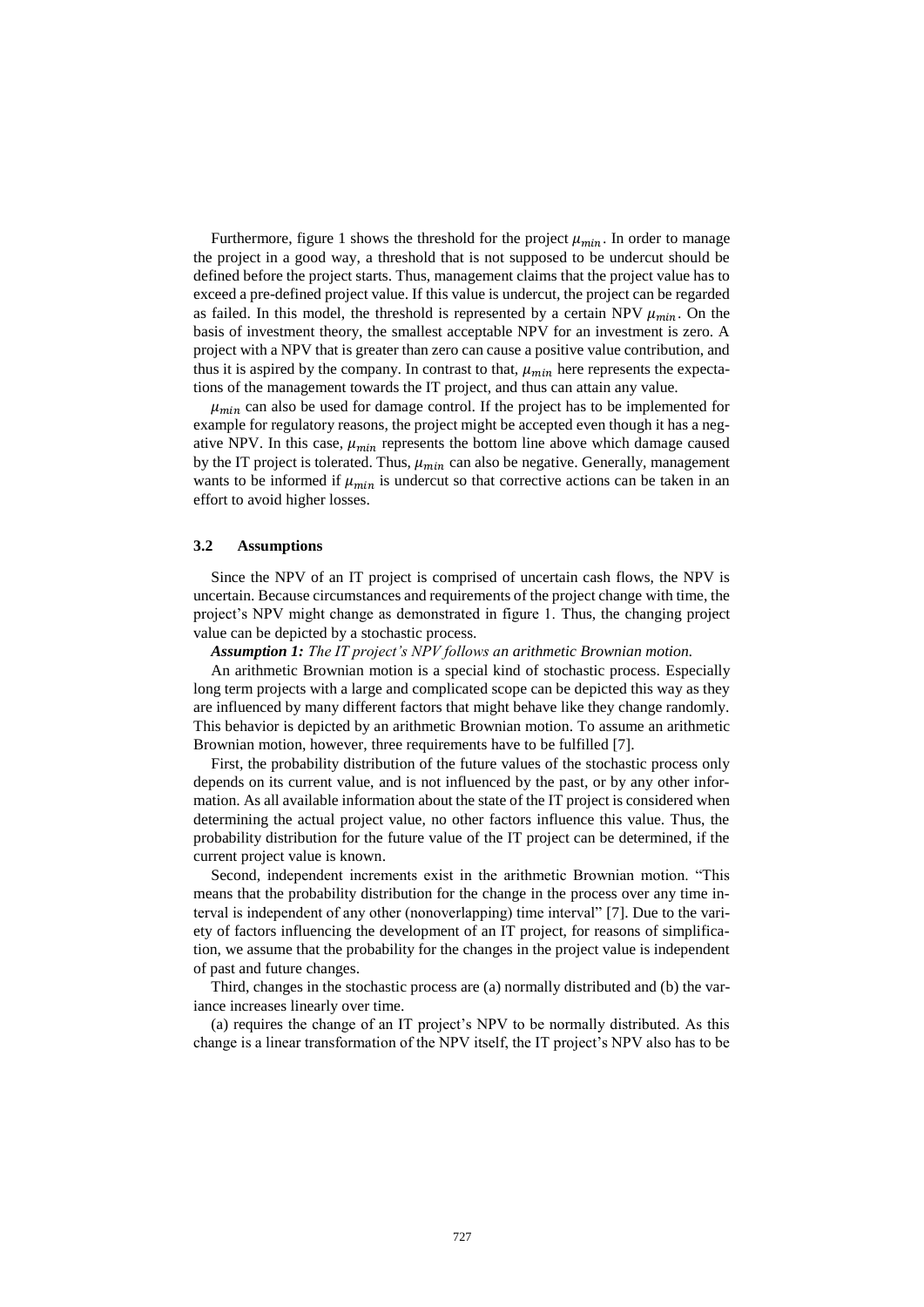normally distributed. As project cash flows are influenced by normally distributed market risks as well as other factors, we assume that the cash flows and therewith the NPV of the project value is normally distributed. It can be represented by a normally distributed random variable NPV ~ $N(\mu, \sigma)$  [14], [30]. The expected value at the point in time of the *n*-th re-evaluation ( $n = 0, 1, 2, ..., N$ ) is given by  $E(NPV) = \mu_n$ . Risk is conceived as symmetric positive or negative deviation from the given expected value per day, and is quantified by the standard deviation  $\sigma(NPV) = \sigma_n$ .

(b) implies that the variance of the project value is multiplied by the duration of the "blind flight". To model a linear increase, the risk exposure of the project value should stay constant over time. Since varying cash flows during and after the end of the project occur [6] we state the simplifying assumption that the possible deviation for each time interval of the same length remains constant between the points in time of evaluation and re-evaluation. The resulting deviation of the project value from its initial estimation increases with the length of the "blind flight", and is therefore multiplied by the duration thereof.

As the model exclusively enables one-at-a-time evaluation, the requirements for an arithmetic Brownian motion only have to remain valid until the end of an evaluation interval. Since an iterative determination of the optimal time until re-evaluation might be enabled in a re-evaluation cycle, a re-assessment of the project parameters enables an approximately realistic depiction of the real world. Thus, all requirements for an arithmetic Brownian motion are met by a one-at-a-time re-evaluation of an IT project.

To specify the project value, the project's expected NPV  $\mu_n$  and the associated risk  $\sigma_n$  have to be determined. As this is very difficult in reality, Beer et al. [4] tried to develop a pragmatic method to determine  $\mu_n$  and  $\sigma_n$  for an IT project. Those parameters can be determined at any time in the project. Nevertheless, as previously mentioned, the changing environment and circumstances continuously modify the project's requirements, and thus influence the project parameters. Since evaluation takes time, the input parameters for the model are usually outdated. Furthermore, the process of deciding which corrective actions should be taken also requires time. Thus, a time lag occurs. However, for reasons of simplification, we state the following assumption.

*Assumption 2: Re-evaluation can be conducted at any time during the project. After each re-evaluation, subsequent actions can be taken. Neither re-evaluations nor subsequent actions require time for accomplishment.*

As the subsequent actions are individual and can differ significantly for each project we do not focus on this topic in the following.

#### **3.3 Model**

After having determined the initial project value, its development during the course of the IT project is uncertain and the "blind flight" begins. Since the NPV follows an arithmetic Brownian motion, a cone that illustrates the deviation of the project value over time can be determined. By determining the cone, management knows the value range within which the NPV probably deviates during the project and can thus get an initial appraisement of its development.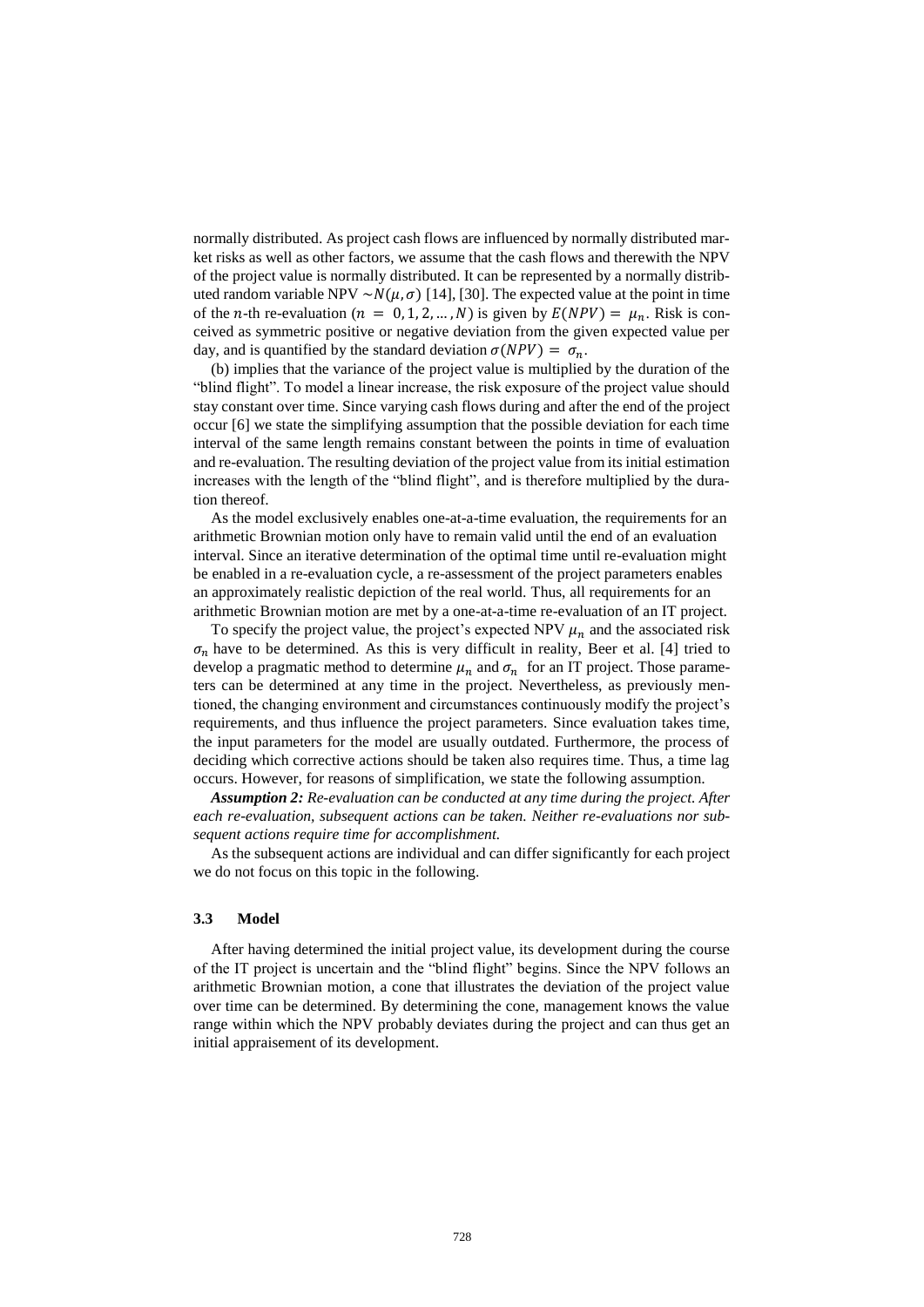For each single point in time, a  $(1 - p)$ -confidence interval for the NPV that indicates in which range the NPV lies with a probability of  $(1 - p)$  can be compiled.  $p \in$ ]0; 1[ represents the probability that the project's NPV at a certain point in time does not lie within the confidence interval. Thus  $(1 - p)$  is the probability that the NPV lies within the confidence interval. The width of the confidence interval  $p$ , is defined by management.



**Fig. 2.** Determination of the Optimal Time until Re-Evaluation  $d_{n+1}^*$ 

Figure 2 illustrates the  $(1 - p)$ -confidence interval at the point in time of the  $n + 1$ st re-evaluation  $t_{n+1}$ . The part within the interval limits reveals where the expected NPV of the IT project lies with a probability of  $(1 - p)$ . Consequently, the IT project's expected NPV is smaller than the lower limit of the confidence interval with a probability of  $\frac{p}{2}$ . By determining the lower limit of the confidence interval, management knows that in  $t_{n+1}$  the NPV does lie above this value with a probability of  $\left(1-\frac{p}{2}\right)$  $\frac{p}{2}$ ). If management chooses that  $\mu_{min}$  is not supposed to be undercut with a probability of 10%  $(\frac{p}{2} = 10\%)$ , the project value lies within the confidence interval with a probability of 80%. Furthermore, the value lies above the upper limit and below the lower limit of the confidence interval with a probability of 10% each ( $p = 20\%$ ).

The value of the interval limits depends on two parameters. On the one hand, the interval limits are influenced by the value that management chooses for the probability  $p$ . On the other hand, the limits diverge over time, because the standard deviation changes with time. Since the variance  $\sigma_n^2$  grows in proportion to time, the standard deviation  $\sigma_n$  increases in proportion to the square root of time  $\sqrt{d_{n+1}}$  [7].  $d_{n+1}$  is the duration of the "blind flight", and therefore the time interval from the  $n$ -th until the  $n +$ 1-st re-evaluation. Thus, the standard deviation in  $t_{n+1}$  is  $\sigma_n \sqrt{d_{n+1}}$ , for example the standard deviation of a project increases by the factor 3 in 9 days.

Because the value of the interval limits also depends on the probability  $p$ , a typical measure to determine the value for one point in time is the  $k\sigma$ -range of the normally distributed NPV. *k* measures the deviation from the expected NPV in multiples of  $\sigma_n$ . Thus, the lower (upper) limit of the confidence interval corresponds to the negative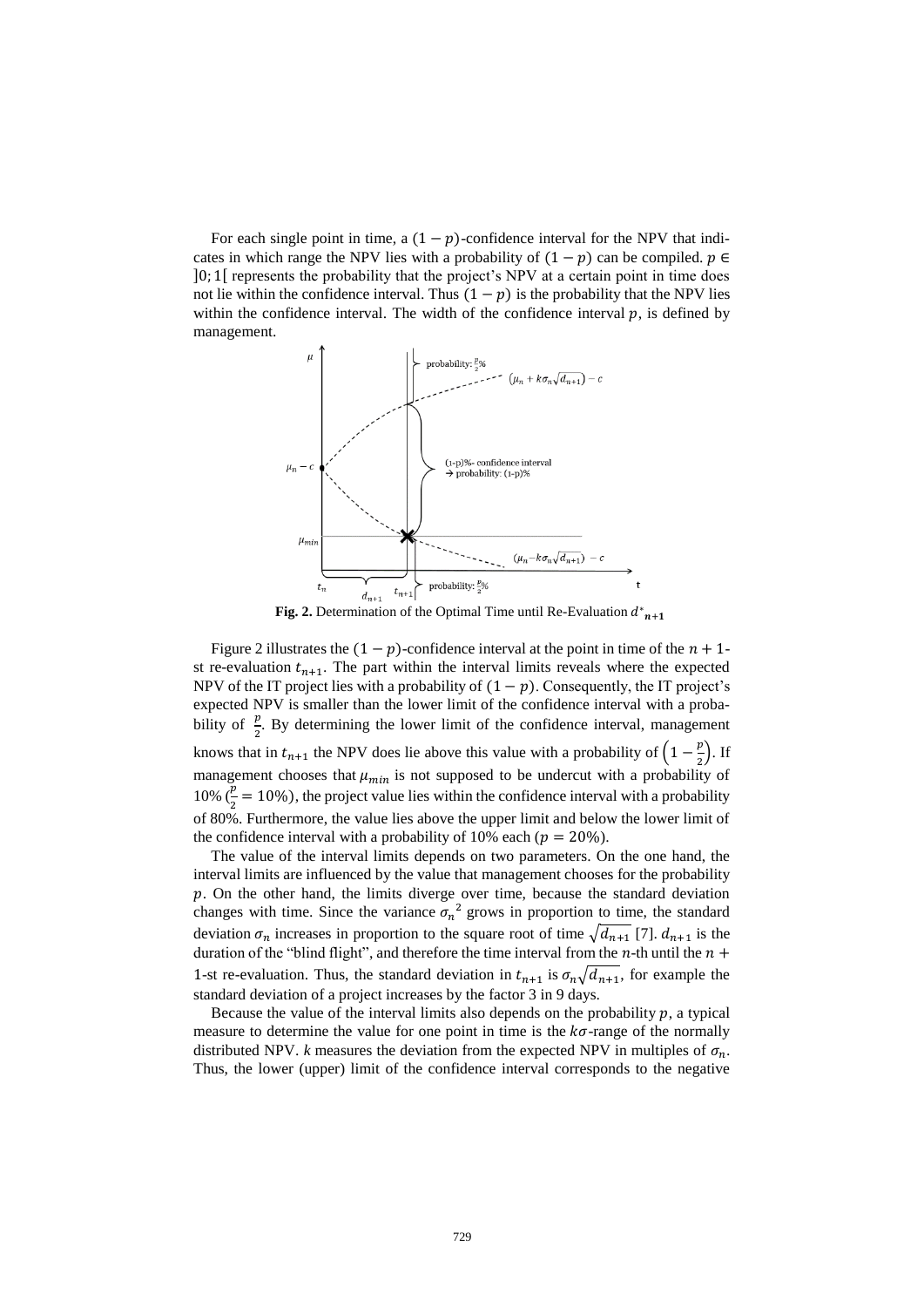(positive) deviation of the expected NPV. The wider the confidence interval, the smaller is the probability that the expected NPV falls short of the lower limit. The value of *k* can be deduced from the distribution function for the standard-normal distribution. With  $\Phi(x)$  denoting the standardized normal distribution function, we know for the distribution of  $\mu_{n+1}$  that

$$
P(\mu_n - k \sigma_n \sqrt{d_{n+1}} \le \mu_{n+1} \le \mu_n + k \sigma_n \sqrt{d_{n+1}}) = 2 \Phi(k) - 1 = (1 - p) \tag{1}
$$

Thus, we can deduce, for example, that for a 66%-confidence interval  $k=1$  and for an 80%-confidence interval  $k=1.28$ . By choosing different confidence intervals, management can decide with which probability the project value can fall short of or exceed its limits. To retain generality, we consider the variable *k*.

Furthermore, the costs of each re-evaluation  $c$  should be considered for the determination of the interval limits, as each evaluation utilizes the company's resources and thus decreases the project value. Therefore, we define the costs of re-evaluation of an IT project to be greater than zero  $(c > 0)$ . To depict the development of the interval limits over time, figure 2 illustrates the resulting cone. The limits of the cone can be calculated [7]. The lower limit of the cone is defined as

$$
LL(d) = \left(\mu_n - k \sigma_n \sqrt{d_{n+1}}\right) - c \tag{2}
$$

As previously outlined, management does not want the IT project's NPV to fall short of  $\mu_{min}$ . Therefore, the point of intersection between the lower limit of the cone and  $\mu_{min}$  is calculated. At this point in time the IT project's expected NPV does not fall short of  $\mu_{min}$  with a probability of  $(1-\frac{p}{3})$  $\frac{p}{2}$ ).

$$
\left(\mu_n - k\sigma_n \sqrt{d_{n+1}}\right) - c = \mu_{min} \tag{3}
$$

By solving equation (3), we receive a possible solution.

$$
\widehat{d}_{n+1} = \left(\frac{\mu_n - \mu_{min} - c}{k \sigma_n}\right)^2 \tag{4}
$$

This possible solution should be checked for validity by verifying whether or not  $\hat{d}_{n+1}$  is smaller than the remaining project term. If  $\hat{d}_{n+1}$  is smaller than the remaining project term,  $d_{n+1}^* = d_{n+1}$  becomes the permitted solution and the answer to the research question. If  $\hat{d}_{n+1}$  is larger than the remaining project term, the project is completed without further re-evaluation. If the calculated point in time of re-evaluation cannot be realized, management should find the next possible point in time of re-evaluation before and after. Those two points should be evaluated, compared and the economically preferred point in time should be used. The project should be re-evaluated when the optimal time until re-evaluation  $d_{n+1}^*$  according to the risk exposure of a project's cash flows has passed, and corrective actions have potentially become necessary. By adhering to this process, management can recognize problems early enough to avoid large losses due to project failure without spending too much money on unnecessarily frequent re-evaluation.

So far the model enables the determination of the time until re-evaluation of an IT project for one-at-a-time re-evaluation. To enable the application to multiple periods the model should be integrated into a re-evaluation cycle. Thus, management can apply corrective actions after each evaluation period. As corrective actions differ for each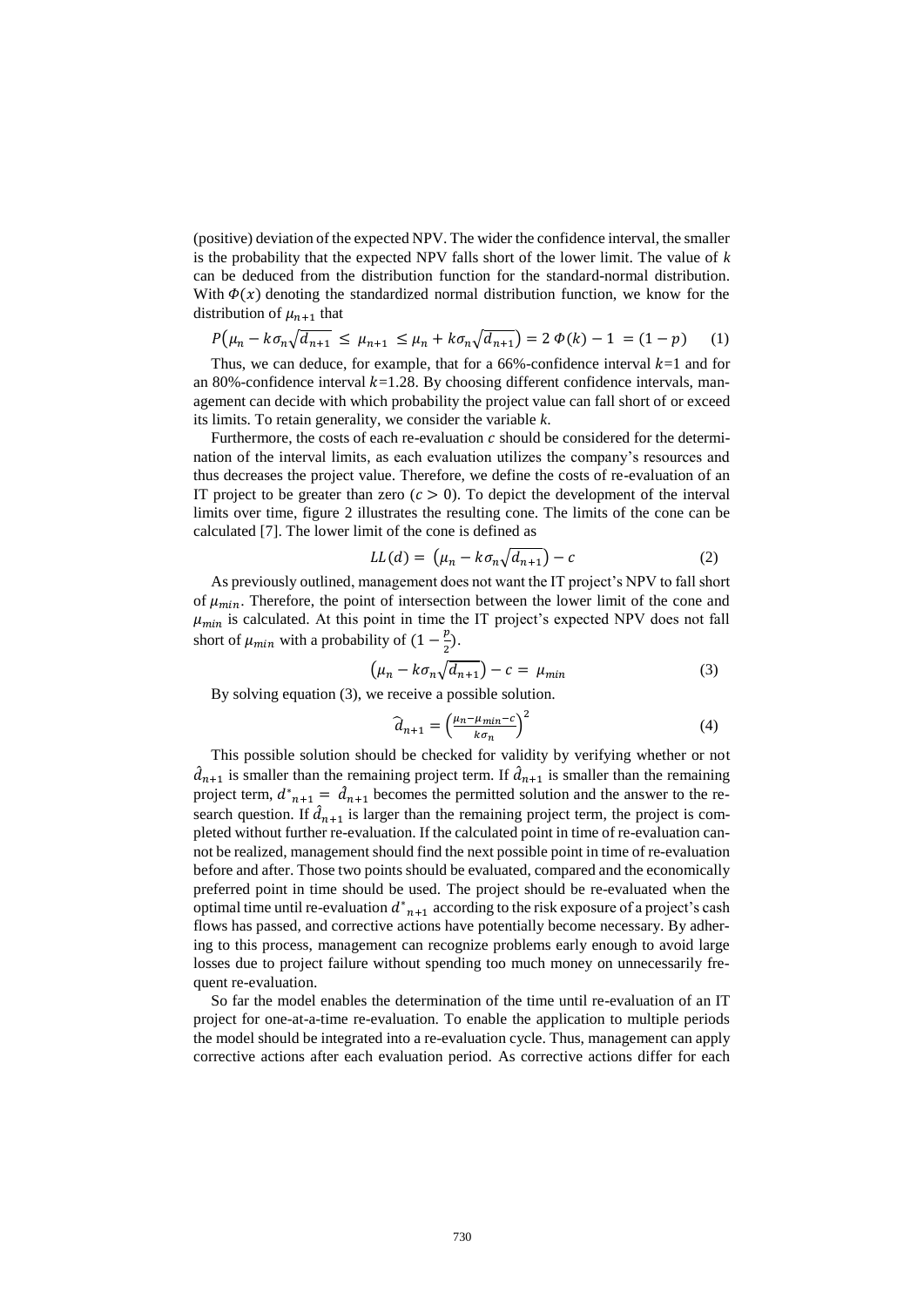project we refrain from specific recommendations to project managers. The application of a re-evaluation cycle for evaluating an IT project over time enables project management according to value oriented principles.

# **4 Model Evaluation**

In the following chapter we want to show that project re-evaluation after the optimal time until re-evaluation that regards the risky cash flows of an IT project is economically more reasonable than re-evaluating a project after a predetermined evaluation interval. Therefore, the following chapter outlines the considerable advantages, which can be realized by applying the model presented above based upon simulated data.

Since a sufficient amount of IT project data for a formal evaluation is hard to acquire, we conduct a Monte Carlo simulation to create real world settings by varying the input parameters. To show the advantages that can be utilized by applying the developed model, we compare the optimal time until re-evaluation  $(d_{n+1})$  to non-optimized reevaluation intervals  $(d_{reg})$ .

In the following, we distinguish how and why the optimal time until re-evaluation delivers superior results for two settings. On the one hand, if the optimal time until reevaluation is undercut, financial loss caused by evaluating too early can occur. On the other hand, the company does additionally hazard project value caused by evaluating too late.



**Fig. 3.** Consequences of Non-Optimized Re-Evaluation

As figure 3 shows, if the point in time for the regular re-evaluation  $t_{reg_1}$  lies before the point in time for the optimal re-evaluation  $t_{n+1}$ , the IT project is re-evaluated too early. Thus, the company's resources are unnecessarily spent. The project is re-evaluated even though the "blind flight" did not take long and it is not likely that the project value significantly deviates from its initial expectation. The money spent for this early evaluation can be described as financial loss. It can be calculated by considering the difference between the optimal time until re-evaluation  $d_{n+1}^*$ , and the regular evaluation interval  $d_{req}$  in proportion to  $d_{req}$ . As a result of these calculations, the proportional premature evaluation can be identified. To capture the premature evaluation in monetary units, we multiply it by the costs of one re-evaluation. Thus, we calculate the financial loss caused by evaluating too early with the formula  $\left(c \frac{d^* n + 1 - d_{reg}}{d_{reg}}\right)$ . To enable a comparison, the financial loss is related to the initial project value.

If the point in time for the regular re-evaluation  $t_{reg_2}$  lies after the point in time for the optimal re-evaluation  $t_{n+1}^*$ , the IT project is re-evaluated too late (see figure 3) as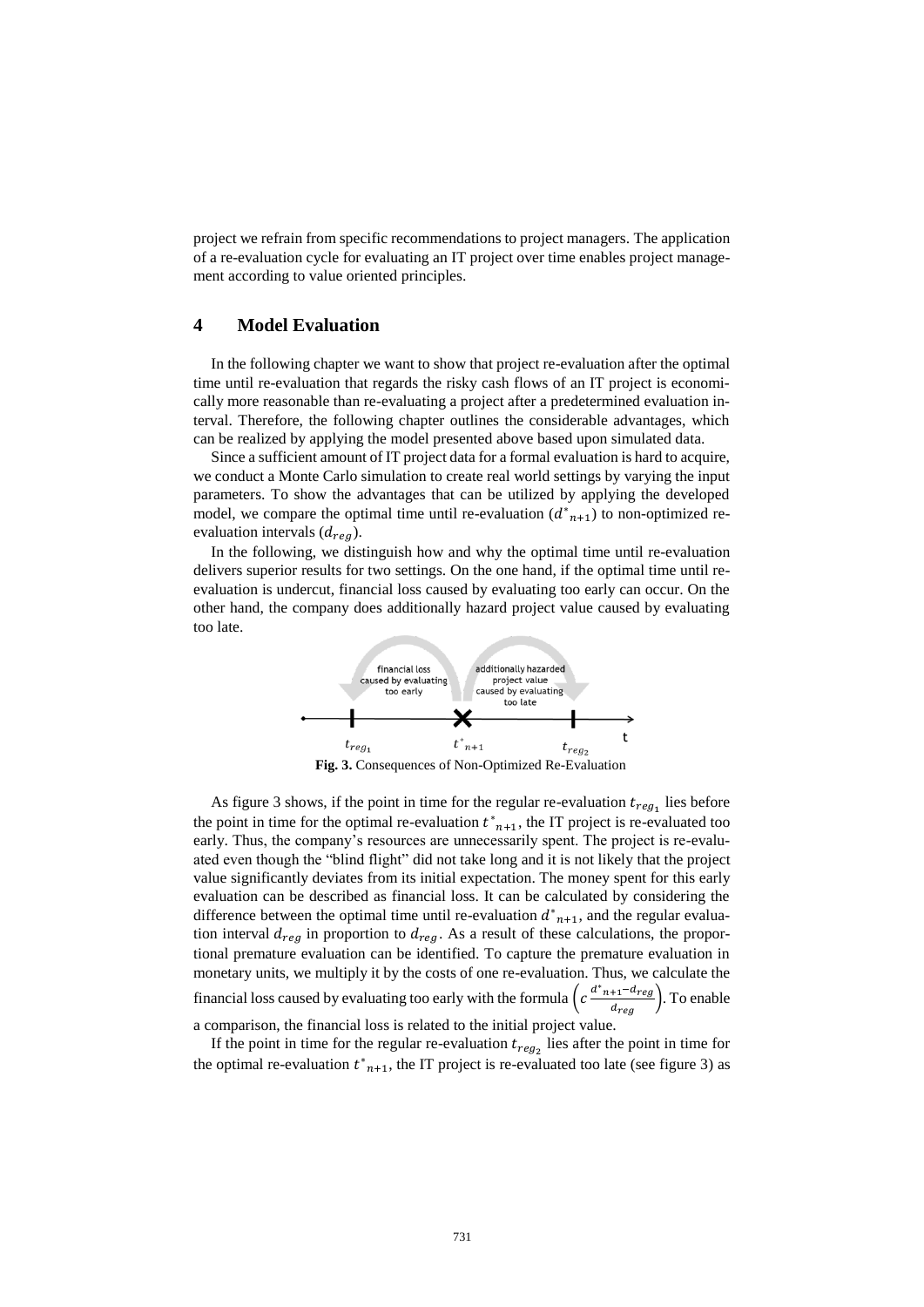problems that cause a deviation of the project value from its initial expectation might be discovered too late. If management does not recognize the deviation, they hazard losing project value, and high losses due to project failure can occur.



**Fig. 4.** Additionally Hazarded Project Value caused by Evaluating too Late

If  $\mu_{min}$  is used as a threshold for the project, the model delivers  $d_{n+1}^*$  as the optimal time until re-evaluation. If a regular re-evaluation interval  $d_{reg}$  that is longer than  $d_{n+1}^*$  is used, the introduced model delivers  $\mu_{reg}$  as the lower limit of the confidence interval in  $t_{req}$ , which is not undercut with a probability of 10%. Since  $\mu_{req}$  is smaller than  $\mu_{min}$ , the threshold set by the company is undercut (see figure 4). The difference between  $\mu_{min}$  and  $\mu_{reg}$  determines the monetary project value that is additionally hazarded  $\mu_{haz}$ . This value is not definitely lost, but the risk that  $\mu_{min}$  is undercut increases. To enable a comparison of several IT projects with a different project value, the additionally hazarded project value also is related to the initial project value.

To derive conclusions we examine the consequences of non-optimized evaluation by means of a Monte Carlo simulation. Thus, we outline two exemplary scenarios (reevaluation after 30 and 180 days [24]) that represent regular re-evaluation. During our evaluation we used more scenarios which lead to the same conclusion.

Following the simulation approach of IT projects in Fridgen and Müller [13], we simulate 10.000 IT projects with an expected net present value and the associated risk  $(\mu_n, \sigma_n)$ . The model parameters can be found in table 1.

For each simulated IT project, the optimal time until re-evaluation  $d_{n+1}^*$  is calculated. We then calculate the financial loss caused by evaluating too early, and the additionally hazarded project value caused by evaluating too late for each scenario.

| Input          | Value                                  | Distribution |
|----------------|----------------------------------------|--------------|
| parameter      |                                        |              |
| $\mu_{n}$      | [10; 10,000] (in thousand $\epsilon$ ) | equal        |
| 0 <sub>n</sub> | [0.05%; 5%] of $\mu_n$                 | equal        |

**Table 1.** Input Parameters

We set  $\mu_{min}$  to 75% of  $\mu_n$ .  $\frac{p}{2}$  $\frac{p}{2}$  is supposed to be 10%. *c* is assumed to be 1% of  $\mu_n$ .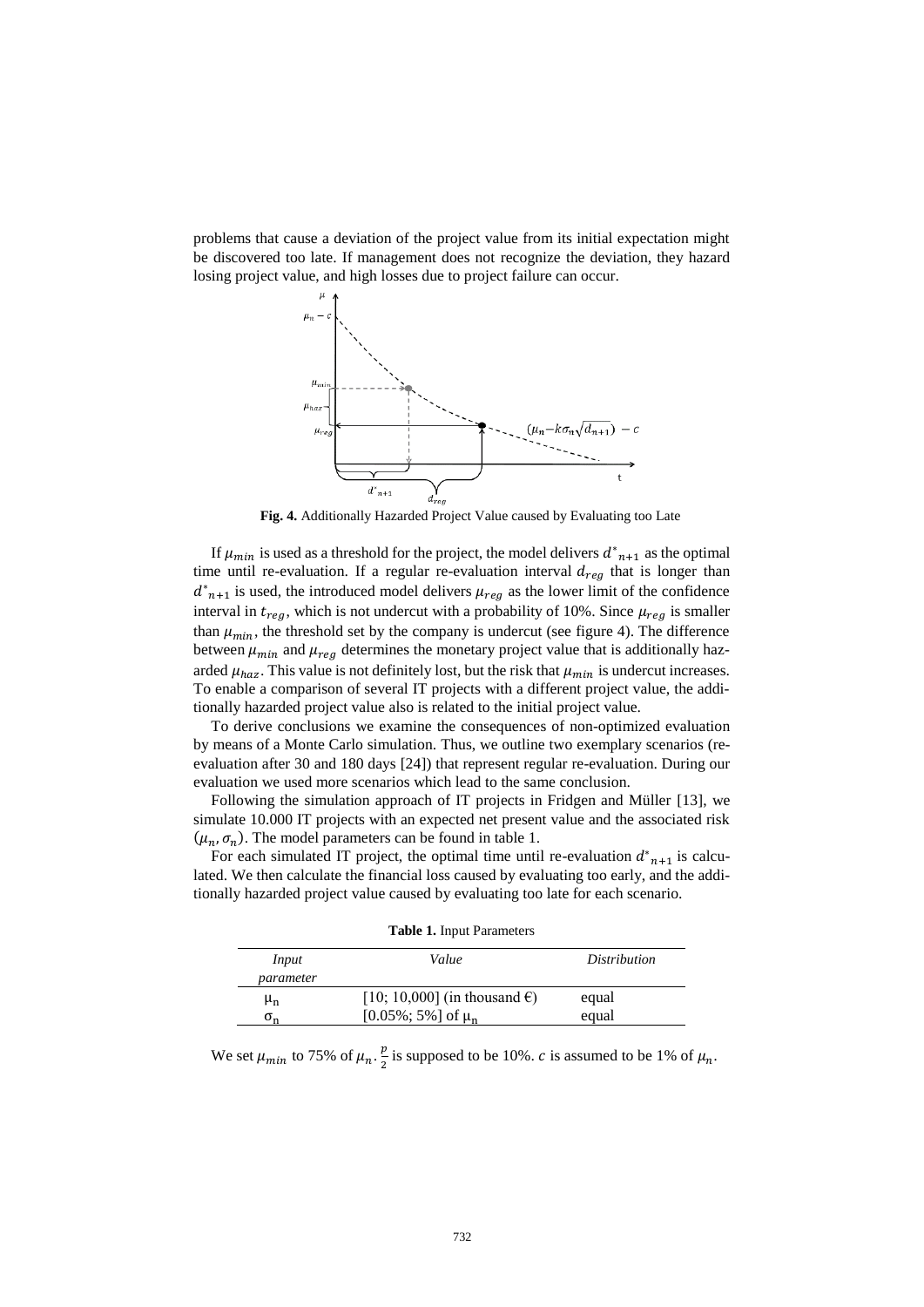Table 2 shows, the fraction of the simulated projects that are evaluated too early, as well as the average and the highest financial loss caused by evaluating too early as a fraction of the initial project value. In general, it can be stated that the shorter the regular re-evaluation interval is, the higher the financial loss caused by evaluating too early will be. Additionally, table 2 illustrates, as expected, that the shorter the evaluation interval, the more simulated projects are evaluated too early.

| Regular  | <i>Fraction of projects</i> | Average               | Highest               |
|----------|-----------------------------|-----------------------|-----------------------|
| interval | evaluated too early         | <i>financial loss</i> | <i>financial loss</i> |
| 30 days  | 62%                         | 6.6%                  | 45.9%                 |
| 180 days | 19%                         | 2.2%                  | 6.8%                  |

**Table 2.** Financial Loss caused by Evaluating too Early

Table 3 shows the fraction of the simulated projects that are evaluated too late, as well as the average and the highest additionally hazarded project value caused by evaluating too late as a fraction of the initial project value. It can thus be stated that the greater the regular re-evaluation interval is, the more project value is hazarded. Furthermore, as expected, the greater the evaluation interval is, the more likely it is that the simulated IT projects will be evaluated too late.

**Table 2.** Additionally Hazarded Project Value caused by Evaluating too Late

| Regular<br>interval | <i>Fraction of projects</i><br>evaluated too late | Average ad. haz-<br>arded project value | Highest ad. haz-<br>arded project value |
|---------------------|---------------------------------------------------|-----------------------------------------|-----------------------------------------|
|                     |                                                   |                                         |                                         |
| 30 days             | 35%                                               | 5.8%                                    | 11.1%                                   |
| 180 days            | 80%                                               | 31.2%                                   | 61.9%                                   |

As we can see from the model, an optimal point in time for project re-evaluation can be identified according to the risk exposure of a project's cash flows. At this point corrective actions have potentially become necessary. By conducting this procedure, management can recognize problems early enough to avoid large losses due to project failure without spending too much money on unnecessarily frequent re-evaluation. Therefore, the model determines the optimal time until re-evaluation, and thus enhances existing evaluation methods by a risky cash flow-oriented view. As we derive from the model's evaluation, a company hazards more project value or spends more money than necessary if a regular evaluation interval is applied. Thus, we can conclude that the determination of the optimal time until re-evaluation considering risky cash flows can improve IT project management and therefore preserves financial resources.

# **5 Practical Implications, Limitations and Outlook**

When an IT project fails, high losses can occur. Through the progressional evaluation of a project, transparency regarding risky cash flows could help to avoid high losses, given that appropriate corrective actions are taken. Best practices already provide methods to solve some of the application problems, but do not regard the risky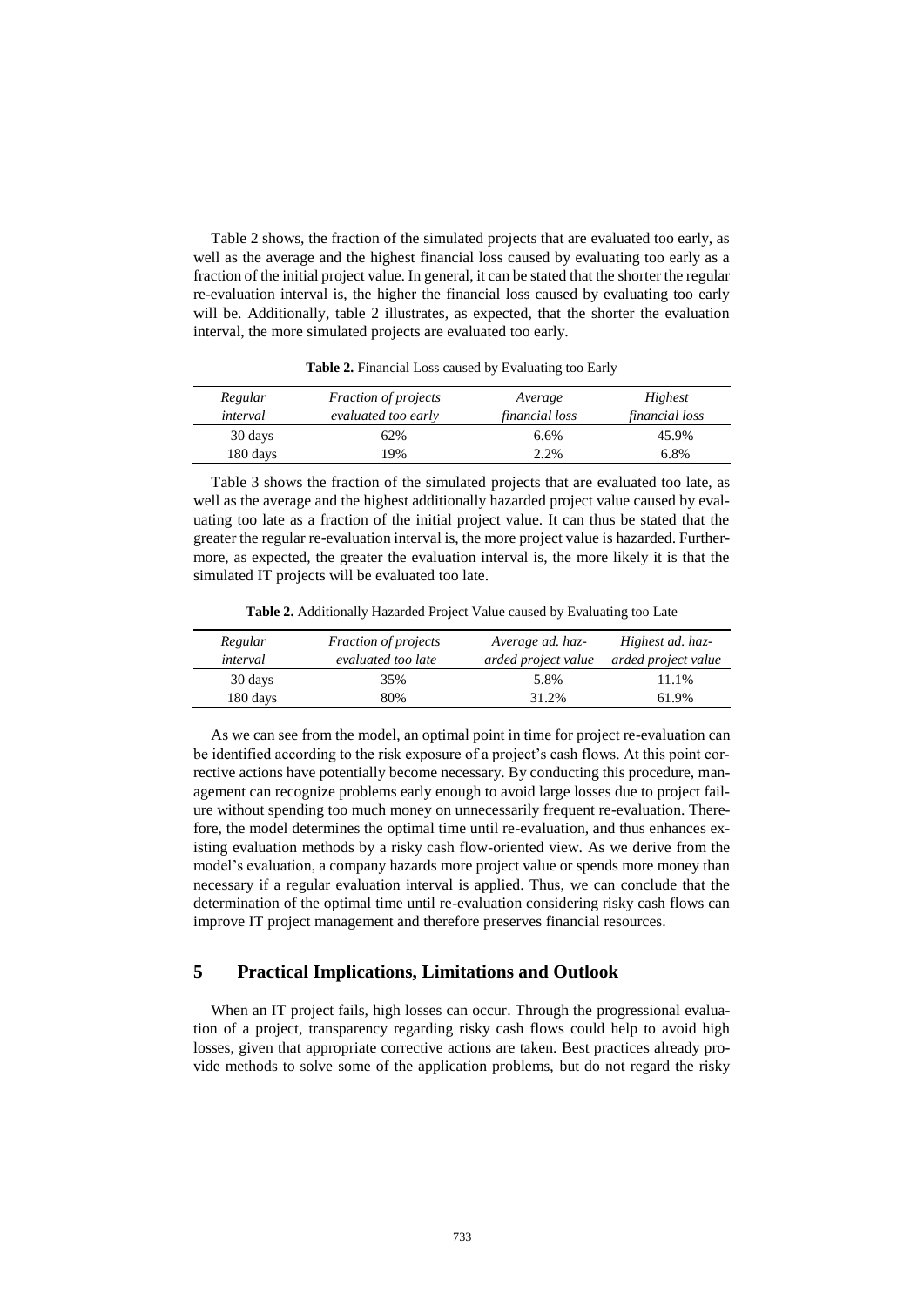cash flows, and therewith also disregard the potential change in project value. This paper provides a guideline for management regarding at what point in time an IT project should be re-evaluated. By integrating risky cash flows to determine the optimal time until re-evaluation, existing project management approaches can be enhanced by an economic aspect.

The introduced model shows that the development of the project value over time should be assessed, and thus issues influencing the project value can be recognized early. The evaluation of the introduced model shows that if the predetermined evaluation interval is shorter than the optimal result of the model, the company loses financial resources because a re-evaluation is executed even though the risk of high losses for the company is low. In this case, the company might lose 7% of the initial project value on average for the sole reason that the IT project was re-evaluated too early. If the regular evaluation interval is longer than the calculated optimum, the deviation of the project value might not be discovered in time, because the "blind flight" takes too long. As a result the company additionally hazards project value. If a project is re-evaluated after 180 days instead of the optimal time until re-evaluation on average more than 31% of the project value is additionally hazarded. By determining the optimal time until reevaluation, both effects can be avoided and management can save project value. Thus, an economically reasonable model for IT project re-evaluation is provided.

With regard to the limitations of our findings, we have to mention that the IT project's NPV in the model is regarded as a normally distributed random variable, and therefore we use an arithmetic Brownian motion to picture the project progression. Nevertheless, an arithmetic Brownian motion might not be able to depict every kind of IT project. Other stochastic processes might better be able to depict project progression. Moreover, it might be hard to determine the input variables in practice. Since the model only enables one-at-a-time determination of the time until re-evaluation, the influence of the model on multiple periods cannot be considered.

As this is a first approach in the direction to determine an optimal time until reevaluation future research should extend the model to other stochastic processes in an effort to represent e. g. skewed distributions, fat tails, and trends. Furthermore, a Bayesian formulation that considers the foreground knowledge of a manager and newly arriving information might be used to depict the expectations towards the development of the project in future research. As the developed model has not yet been exhaustively tested with empirical data a computation of the coherences and relationships within the model based on real world data should be provided. Furthermore, a sensitivity analysis to measure the effect of estimation errors on the model parameters is subject to further research. Since the model only enables one-at-a-time determination of the time until reevaluation, the influence of the model on multiple periods cannot be considered. A reevaluation cycle that enables the repetitive utilization of the introduced model might state a first step for the application of the model to multiple periods. Furthermore, future research should provide a categorization for the project value and consider corrective actions and their consequences.

Although the model pictures reality in a constrained way, it provides a basis for firms to improve their re-evaluation strategies in IT projects by economically considering the risky cash flows of an IT project. The model evaluation shows that companies should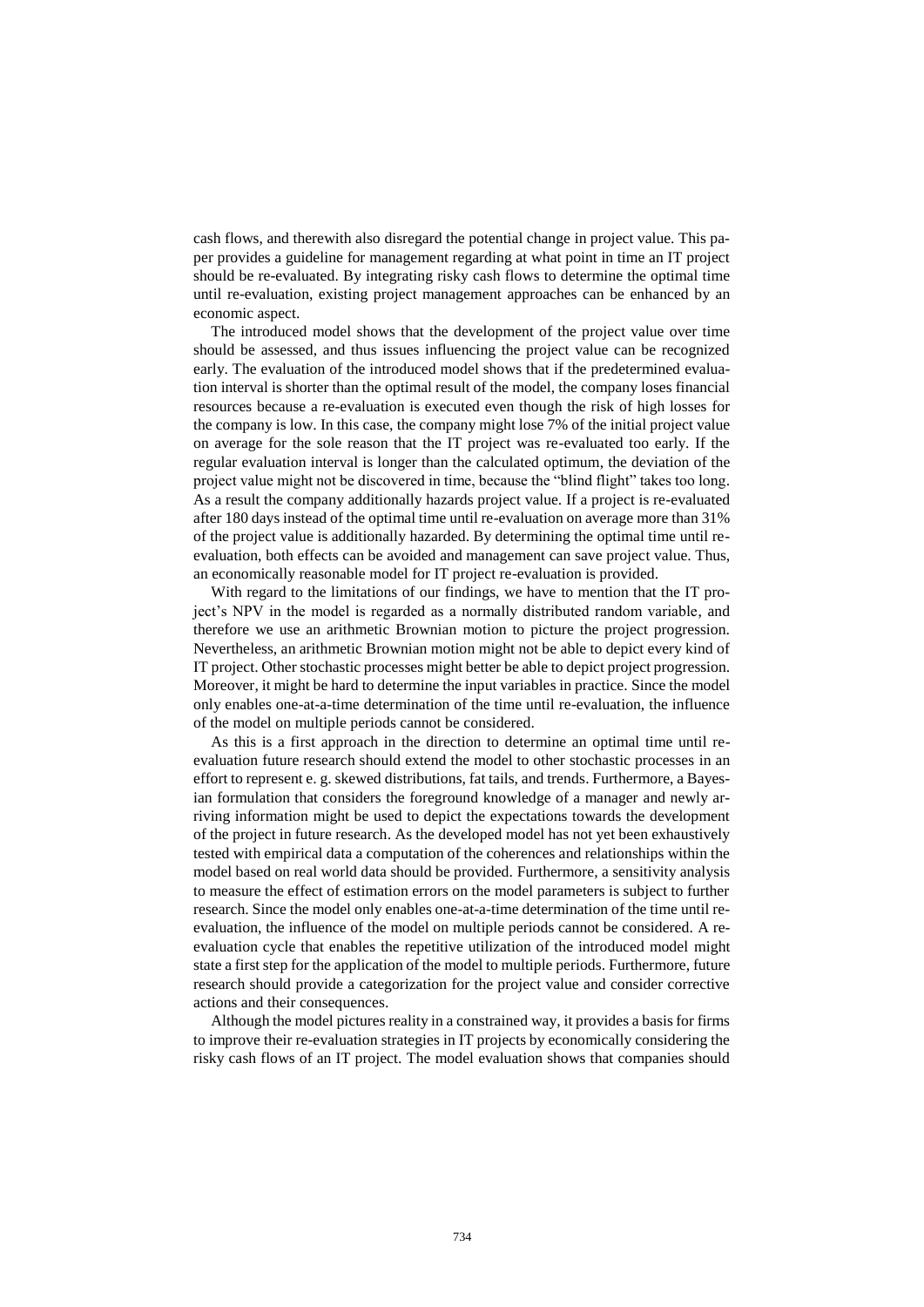not stick to fixed evaluation intervals but consider individual ones for their projects. Thus, companies might be able to re-evaluate their IT projects more efficiently and project management can be improved. Even though it is still difficult to determine the relevant input parameter in practice, the model can be used as a guidance for project management. The paper furthermore contributes to the scientific knowledge base by creating awareness for a practically relevant topic that has not yet been deeply discussed in project management literature. Moreover, the model is a theoretically sound economical approach, which allows for further development, and delivers insights to IT project re-evaluation. Thus, IS researchers should further be concerned with the examination of model intrinsic correlations and derive further hypotheses for empirical testing.

# **References**

- 1. Alshawi, S., Irani, Z., Baldwin, L.: Benchmarking information technology investment and benefits extraction. Benchmarking: An International Journal, 10, pp. 414-423 (2003)
- 2. Anbari, F. T.: Earned value project management method and extensions. IEEE Eng. Manage. Rev., 32, pp. 97-110 (2004)
- 3. Ballantine, J. A., Galliers, R. D., Stray, S. J.: Information systems/technology evaluation practices: evidence from UK organizations. Journal of Information Technology, 11, pp. 129-141 (1996)
- 4. Beer, M., Fridgen, G., Müller, H., Wolf, T.: Benefits Quantification in IT Projects. In: Proceedings of the 11th Conference on Wirtschaftsinformatik (WI 2013), Vol. 1, pp. 707-720. Leipzig, Germany (2013)
- 5. Beynon-Davies, P., Owens, I., Williams, M. D.: Information systems evaluation and the information systems development process. Journal of Enterprise Information Management, 17, pp. 276-282 (2004)
- 6. Buhl, H. U.: The Contribution of Business and Information Systems Engineering to the Early Recognition and Avoidance of "Black Swans" in IT Projects. Business & Information Systems Engineering, 2012, pp. 55-59 (2012)
- 7. Dixit, A. K., Pindyck, R. S.: Investment under uncertainty. Princeton university press, Princeton (1994)
- 8. Eveleens, J. L., Verhoef, C.: Quantifying IT forecast quality. Science of Computer Programming, 74, pp. 934-988 (2009)
- 9. Ewusi-Mensah, K., Przasnyski, Z. H.: On information systems project abandonment: an exploratory study of organizational practices. MIS Quarterly, 15, pp. 67-86 (1991)
- 10. Farbey, B., Land, F., Targett, D.: Evaluating investments in IT. Journal of Information Technology, 7, pp. 109-122 (1992)
- 11. Farbey, B., Land, F., Targett, D.: Moving IS evaluation forward: learning themes and research issues. The Journal of Strategic Information Systems, 8, pp. 189-207 (1999)
- 12. Flyvbjerg, B., Budzier, A.: Why Your IT Project May Be Riskier Than You Think. Harvard Business Review, 89, pp. 23-25 (2011)